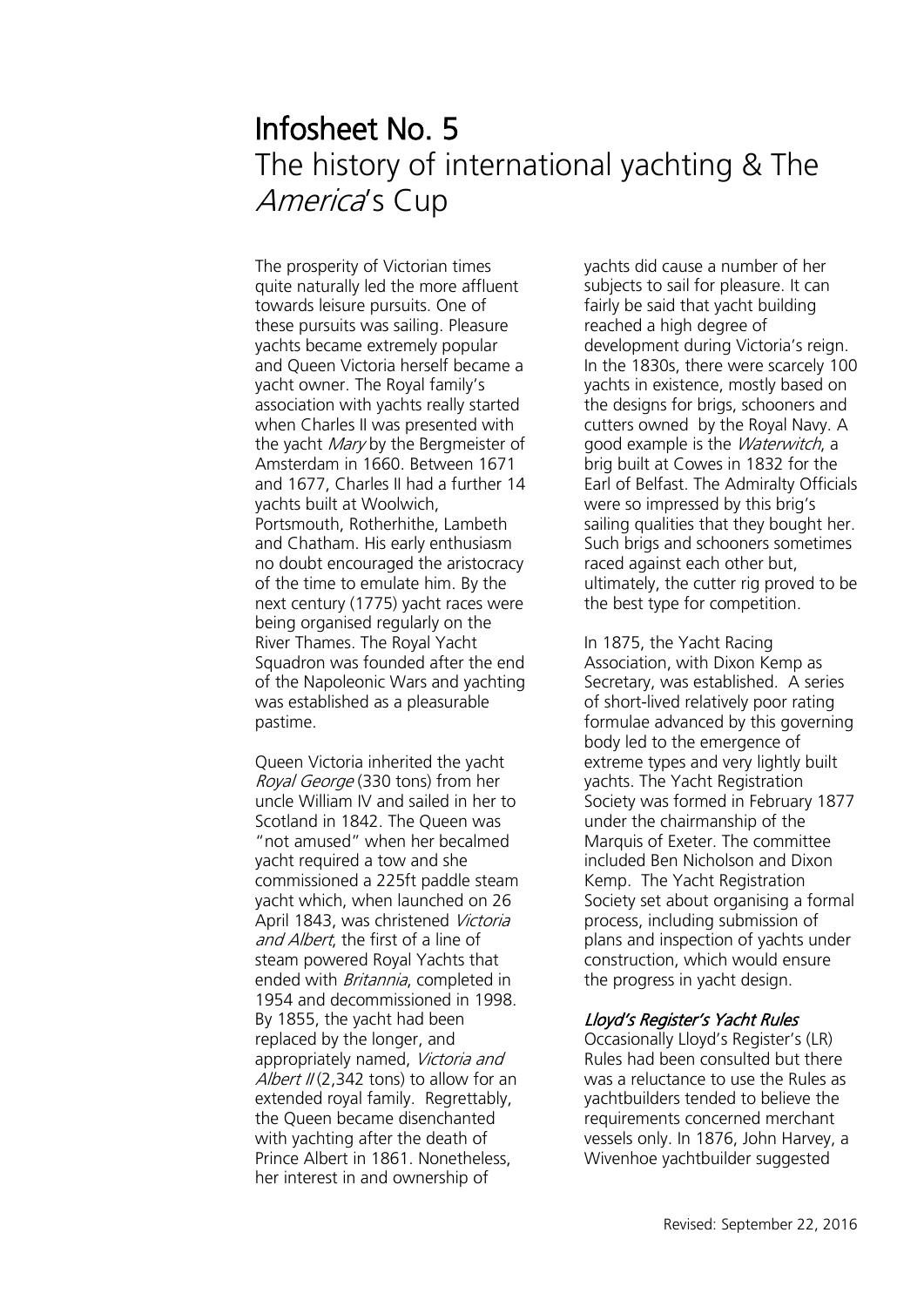that Rules for the construction of yachts should be published by LR.

Ben Nicholson wrote formally to Bernard Waymouth, Secretary of LR, and received the following reply: "We here can and do estimate you properly and will not fail to show that you are entitled to the high position you occupy as a really good yachtbuilder. And, as I have said before, if you will kindly, at an early period, let me know your views as to the requirements to meet the case of yacht owners I will try to lead the discussion in the direction you indicate, for our desire should be to carry out the views of the elite of the yacht owners and builders." The resultant *Lloyd's Register of* Yachts and Rules for the Classification of Yachts were instituted in 1878 and although its regulations applied only to cruising yachts until 1907, they necessarily applied to all significant designers who produced both types of yachts.

The 1884 edition was enlarged to list foreign-owned yachts and to show British and foreign yacht clubs and their addresses, even their respective flags were strikingly illustrated. The Rules for Steel Yachts were published in 1885.

The Yacht Racing Association established their Linear Rating Rules in 1896 and 1902. There was an enhanced incentive for yacht builders and designers to build ever lighter yachts. This was particularly significant because technological progress had made extreme light weight yachts possible. There followed a period of rapid and extreme design evolution where from year to year new yachts were outclassed and rendered useless for racing. These lightly built yachts had no future as cruising yachts once their racing lives were over. The handicap basis which the Yacht Racing Association introduced only served to exacerbate the problem.

The yacht building market was on the verge of collapse.

In 1906, Charles E. Nicholson of Camper and Nicholson succeeded in persuading a client to build a large racing yacht to the Lloyd's Register Rules for Yachts, formulated some years earlier. The yacht was the Nyria (167 Thames Measurement, #20A1) and she showed that strength and speed could be brought together successfully. This example was instrumental in a new International Rating Committee, including the Yacht Racing Association, deciding to establish scantlings for racing yachts and make Lloyd's Register class mandatory for all racing yachts built to the International Rule (Metre class). This was introduced from 1st January 1907 throughout Europe. The Rule was to stay in force for 10 years.

Post World War I the future of yachting looked bleak until George V announced his intention to fit out his racing yacht *Britannia* (221 grt) 18A1). Soon many others were acquiring yachts and refitting them. The International Rules were revised in 1920 and 1934 and were gradually accepted by yachtsmen of the United States, the influential New York Yacht Club members and the North American Yacht Racing Union. Eventually, Lloyd's Register's scantlings were adopted along with the existing Universal Rule in the larger classes giving rise to the 12 metre and J-Class racing yachts of the 1930's. This in turn also had a considerable impact on redressing the structural inequities faced by all America's Cup challenges. 1992 saw the debut of the innovative International America's Cup Class (IACC) yachts designed to take advantage of the latest space age technology.

### The America's Cup

"Who is first?" asked Queen Victoria, America has won, she was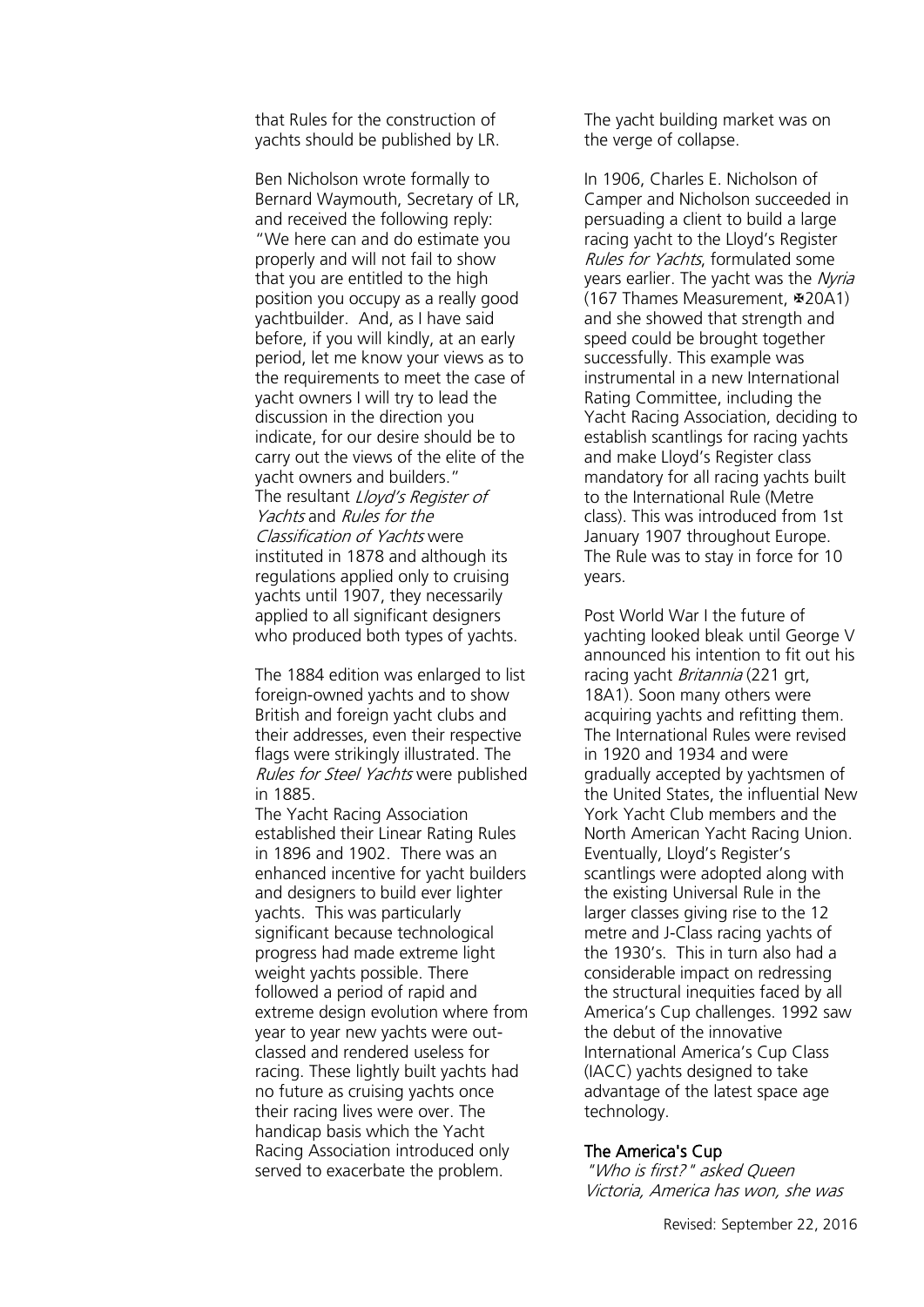told. "Who was second?" asked the Queen. "Your Majesty, there is no second."

Thus the America's Cup became much more than a sport. It involves national pride, high finance and even suspicion of industrial espionage. The year 2001 marked the 150<sup>th</sup> anniversary of the America's Cup. This momentous anniversary was marked by a special yacht race in Christchurch Bay, Cowes, between the last remaining J-Class yachts, Endeavour, Shamrock V and Velsheda.

What was to become known as the America's Cup started very innocently with the Great Exhibition of 1851. A letter was sent to a merchant in New York suggesting that a pilot boat/yacht would be a prime example of American shipbuilding and could be sent in time for the International Exhibition in London. This letter came to the attention of Commodore J C Stevens of the New York Yacht Club, who formed a syndicate and signed a contract for a pilot boat/yacht in 1850. The task of designing and building the yacht was entrusted to George Steers, son of the English shipbuilder Henry Steers, whose skill and ability was widely recognised. The result was a wooden schooner yacht of 170 tons Customs House Measurements, named America. She arrived at Cowes on August 1, 1851 and a challenge was immediately issued by Commodore Stevens on behalf of the New York Yacht Club, to the Royal Yacht Squadron 'to run the yacht America against any number of schooners belonging to any of the Yacht Squadrons of the United Kingdom, to be selected by the Commodore of the Royal Yacht Squadron. The course to be over some part of the English Channel outside the Isle of Wight with at least a six knot breeze'.

Nobody accepted the offer, so a week later Commodore Stevens issued a more sweeping challenge to race America against any cutter, schooner or other vessel of the Royal Yacht Squadron (RYS); sticking his neck out even further, he promised to stake any sum not exceeding 10,000 guineas on the outcome. Such was the obvious supremacy of the yacht, there were still no takers. Time and tide for no man wait, and with the limited time Commodore Stevens could spend in England fast running out, he decided to enter America for the RYS Regatta to be held on August 22. In 1848, Queen Victoria had authorised the creation of a "One Hundred Guinea Cup" of solid silver (134oz), 27" tall for a yacht race, hosted by the Royal Yacht Squadron, Cowes. The race, open to all contenders, was to be run around the Isle of Wight over a distance of 53 miles. In 1851, eighteen schooners and cutters ranging between 47 and 392 tons entered the race, starting at 10 am and racing over one of the most complicated courses in the world without time allowance. America finished at 8.37 pm, winning for the New York Yacht Club the RYS trophy.

If the yachts had been subject to handicapping, the British yacht Aurora would have won the race by a good margin on corrected time, but then we would not have had the longest running challenge in the history of sport.

The Cup - which immediately became known as the America's Cup - became the property of the original owners of America and, after her sale, was committed to the custody of Commodore Stevens. He decided to dedicate it as a permanent challenge cup for international racing and placed it, under a Deed of Gift, into the custody of the New York Yacht Club (NYYC) as a trustee.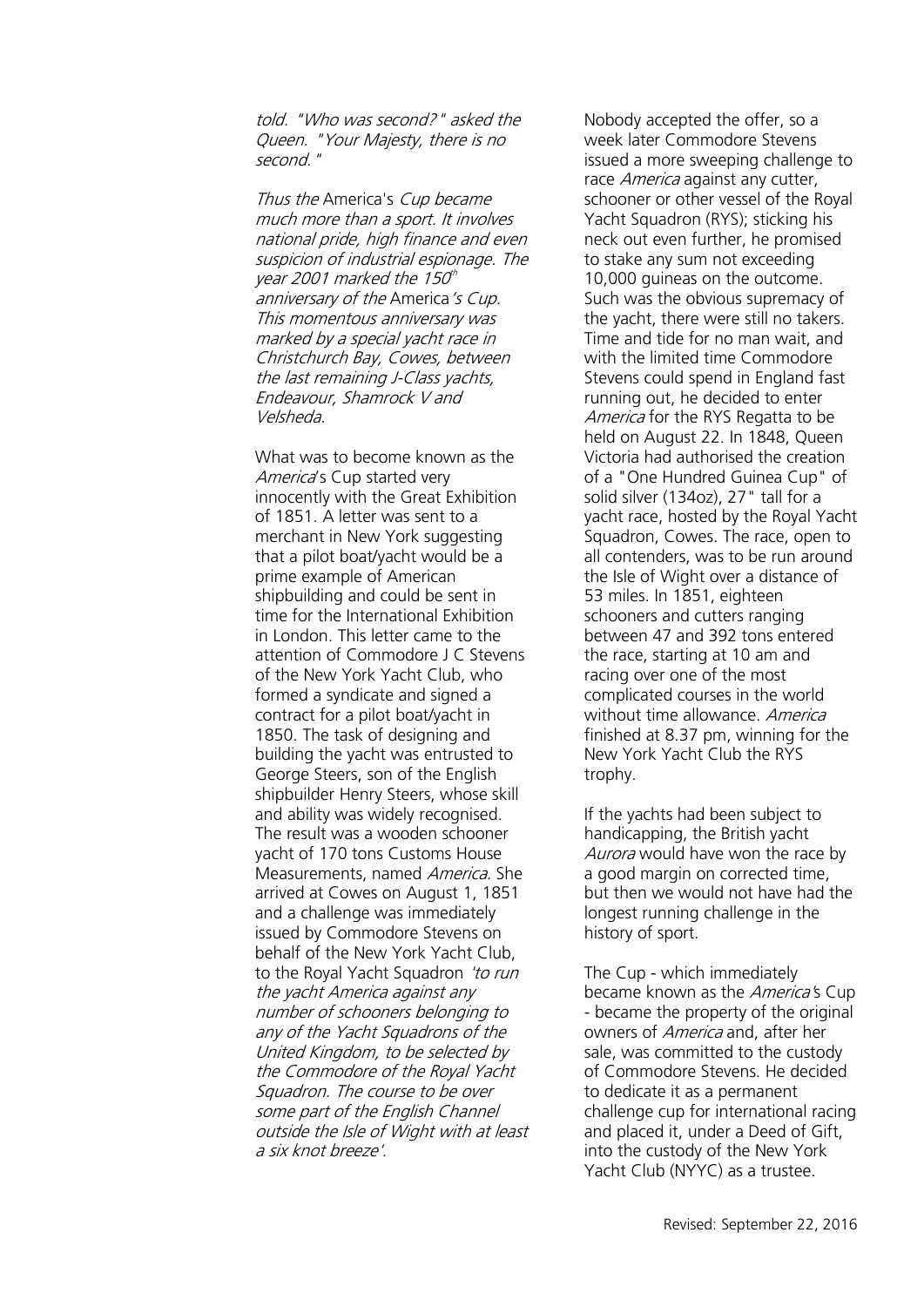# The Deed of Gift and Rules for Yacht Construction

The conditions outlined in the deed were straightforward. Any organised yacht club of any nation could issue a challenge but (giving the NYYC a slight advantage) the challenging vessel had to be between 30 and 300 tons; the match had to be sailed over the usual course set for the Annual Regatta of the club in possession of the Cup; and the challengers had to set the date, name the vessel and its dimensions and rig six months in advance.

In 1881 the original Deed of Gift was replaced by a more stringent one, which imposed additional limitations for the challengers. Yachts had to be constructed in the country which was to be represented, and all the vessels intending to compete for the Cup were to proceed under sail 'on their own bottoms' to the port at which the contest was to take place. In 1887 a new Deed of Gift was drawn up, the principle feature being that to obtain a match the challenging club must give 10 months notice. The competing vessels were limited in their waterline measurements and no restrictions were placed on centreboards; the number of races a challenger might demand by right was named as three, all to be sailed over ocean courses with at least 22 feet of water depth. So began an era of international yacht racing that not only resulted in brilliantly fought contests over the years but also inspired designers to the highest form of racing development.

The first scantlings for the regulation of yacht construction were prepared in 1877 and published in 1878. Restrictions imposed on the yachts had caused a great deal of variation in design - not necessarily for the best. While the handicap of a 3000 mile ocean passage placed definite limitations on the challenger, all that was required of the defender was that she should hold together for her first season-a short-lived blaze of glory. This undesirable development was fortunately halted by a shift of opinion favouring a stronger and more durable construction as well as a more generally serviceable type of hull. Up to and including a series of matches held in 1920, yachts of a waterline length between 69 and 95 feet for vessels with one mast and 80 and 115 feet for those with more than one mast, were eligible to enter. Handicapping via time allowances, were used to iron out any advantage which one yacht might gain over another.

The advent of the professional yacht designer at the turn of the century, together with an increased interest in racing, brought about a marked improvement in yacht construction. In 1906 and 1907 a series of conferences were held, attended by representatives of 13 countries, including the three national classification societies then in existence. Following these conferences the YRA formed the International Yacht Racing Union (IYRU) and introduced the first international rules for yacht measurement.

During discussions leading up to the 1930 Cup races, which were to be held for the first time between the great J-Class yachts, it was decided that in the interests of uniformity of construction of both challengers and defenders, all vessels talking part in future Cup races would be built in accordance with scantling Rules which had been established some years previously.

From 1937 to 1957 there was a 20 year lapse in the *America's* Cup races, largely due to the Second World War. Inevitably, the large J-Class sloops disappeared because in the post-war era they had become far too expensive and impractical to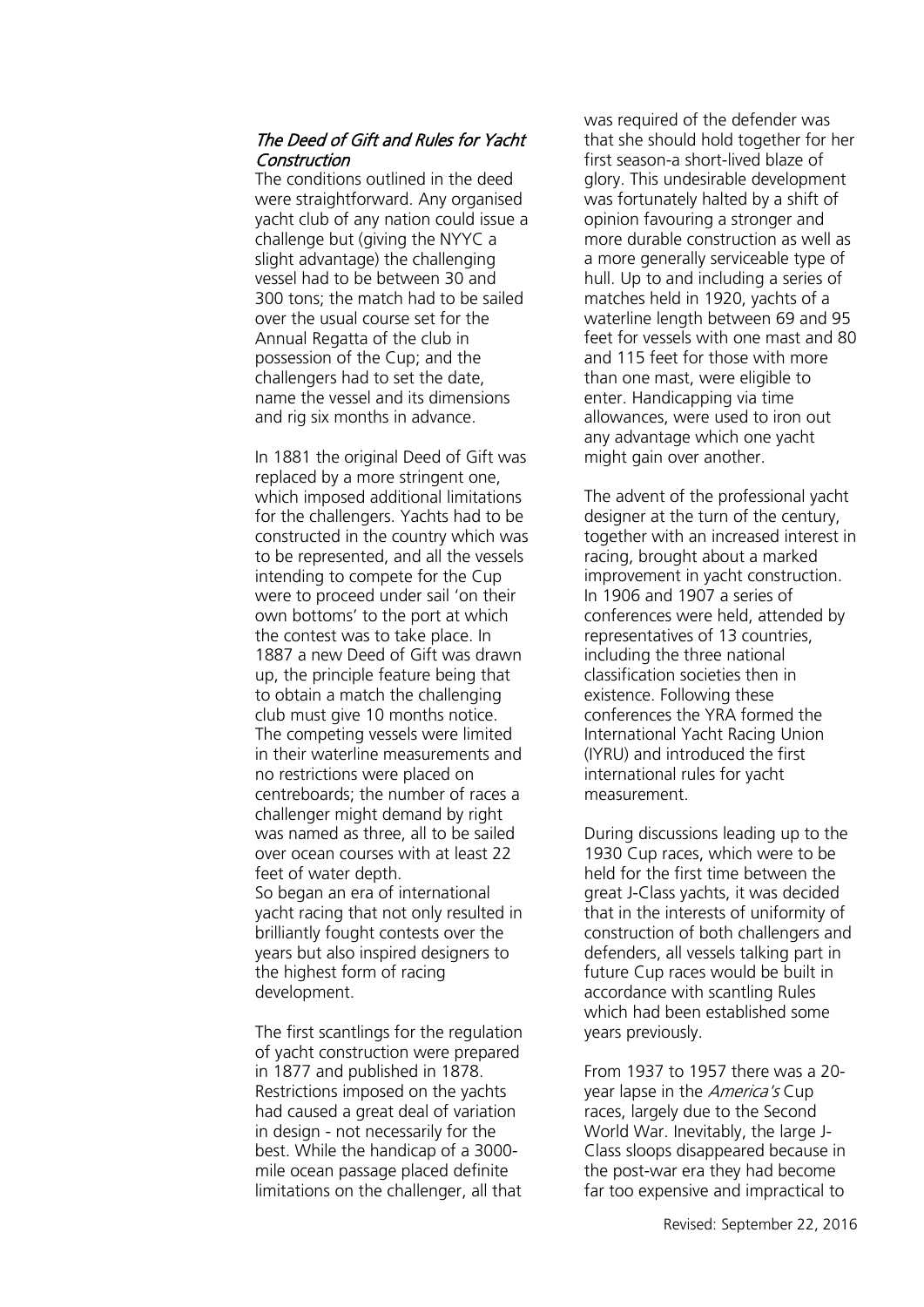build. Many were broken up during World War II and their keels used in the war effort where every scrap of metal was re-used.

The revival of the contest was brought about by another alteration to the Deed of Gift - this time by the New York Supreme Court in 1957. This amendment reduced the waterline length to 44 feet and welcomed a new type of competitor to the races, the smaller 12-metre boats. The restriction that vessels had to sail across the Atlantic to the race on their own bottoms had to be dropped - after a transatlantic crossing a 12-metre boat could end up looking pretty sick!

There is some confusion about exactly what is a 12-metre boat. A 12-metre yacht is not 12-metres long; the figure is derived from a formula. It's an IYRU rating but it has little to do with the length. The contending boats are all roughly 19- 29 metres long, overall. The actual formula to establish the 12 metre rating is:

$$
\frac{L+2d-F+\sqrt{S}}{2.37}
$$

Where  $L =$  length in metres  $d =$  girth difference  $F = freeboard$  $S =$  sail area in square metres

The ensuing ten matches in the 12 metre class from 1958 to 1987 were notable for the evolution in design and material technology of the yachts, from the early vessels built of wood, through the lightweight aluminium vessels and the fibre reinforced plastic (FRP) vessels in 1987. Then 1992 saw the debut of the innovative International America's Cup Class (IACC) yachts designed to take advantage of the very latest space age technology.

After a detailed study during construction by surveyors, their final official duty is to carry out a Confirmatory Classification Survey. This is peculiar to the yachts taking part in the *America's* Cup races and is traditionally undertaken just before the start of the races. The purpose of this survey is to ensure that no unauthorised alterations have been made between completion of construction and the commencement of racing so that the vessel's rating validity is retained.

## The Challengers

After the excitement of 1851, the American Civil War intervened and it would be another 19 years before the race would again be held, when the British *Cambria* was defeated by the American *Magic*. Since then, except during times of war, the race has been held at fairly regular intervals.

Many valiant attempts were made to wrest the *America's* Cup from the defenders and there are many interesting personalities wrapped up in the history of the *America's* Cup, including the Earl of Dunraven, Sir Thomas Lipton, Sir Thomas Sopwith, Harold Vanderbilt, Alan Bond, Ted Turner, Dennis Connor and Peter Blake.

Sir Thomas Lipton was the sole contender for the Cup for 30 years from 1899 to 1930. Hoping to capture the trophy for Ireland's Royal Ulster Yacht Club, he commissioned a series of five special craft, all baptised Shamrock - and all defeated. At the age of 80 he was planning the construction of a sixth Shamrock when his death put a halt to his great ambition.

Sir Thomas Sopwith built the beautiful *Endeavour*, and issued his challenge through the Royal Yacht Squadron in 1934. This race was one of the most controversial with a 'luffing' incident between Endeavour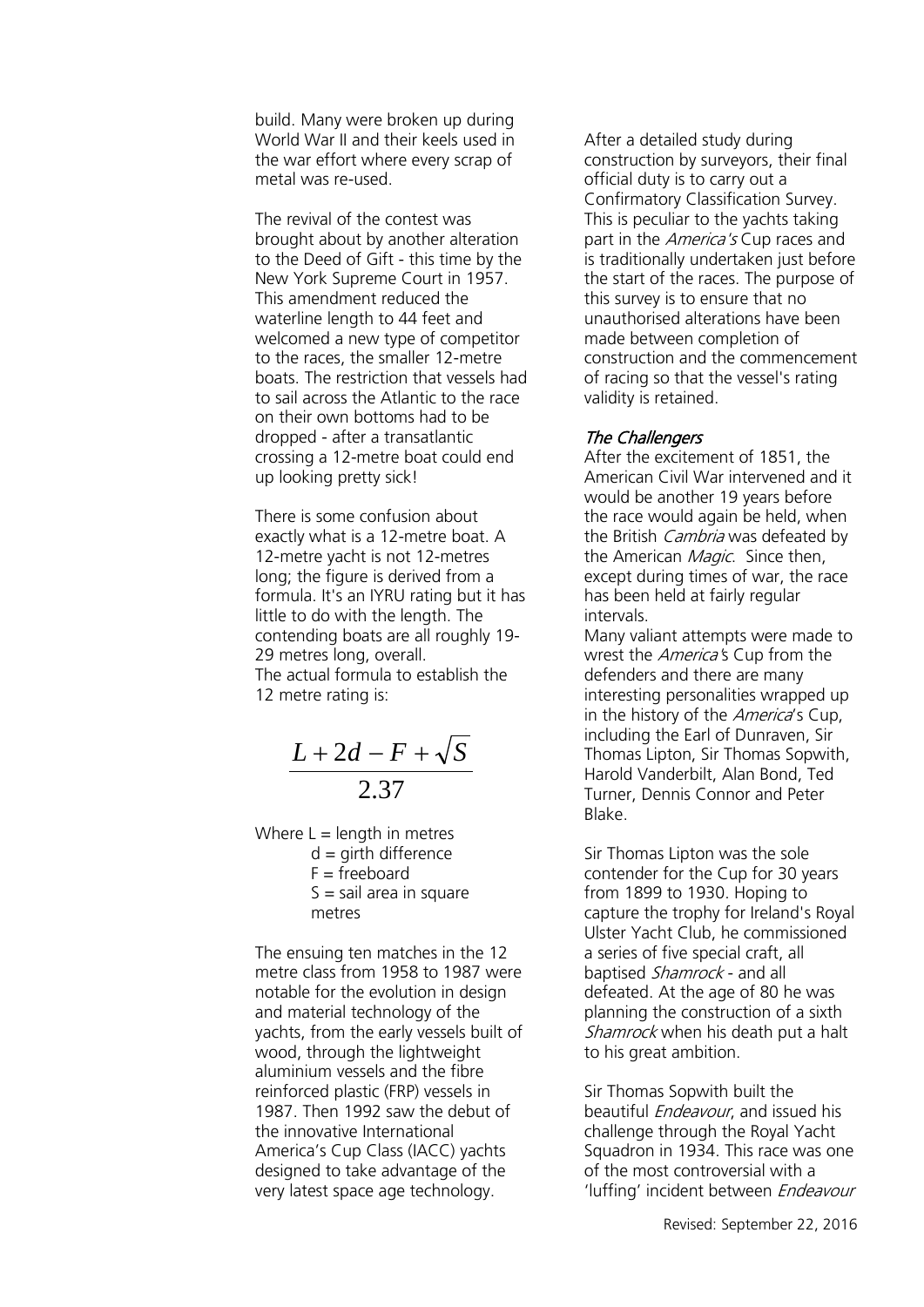and the defender Rainbow. The Committee decided that Endeavour had fouled Rainbow and the Americans retained the title once more.

The spirit of oneupmanship that prevails over the races is incredible. The contending yachts are cloaked in secrecy that would be the envy of the CIA or MI5, and it is this air of mystery that enhances the excitement surrounding the America's Cup. The divulgence of any design details would give the competitors a tempting chance to use the information and emulate the design of a rival. Precautions are taken to ensure that the plans, designs and yachts are kept under the strictest security measures at all times. Many unconventional designs have emerged over the years and some have caused controversy.

Two very notable cases in point were the British challenger *Lionheart* in the 1980 series and Australia II in the 1983 series. *Lionheart* had a 'bendy' mast - the top section of the mast was made of glass fibre and foam, which could bend therefore offering a larger sail area at the top of the mast where it is quite an advantage under certain wind conditions. This was challenged by the French and Americans but allowed. By the following season the rules had been changed, not to disallow a bendy mast but based upon the sail area allowed. This meant that no matter how much your mast bent, as the sails now had to be cut in a certain way, all of the benefits of a bendy mast had been removed.

Controversy rose again in the 1983 challenge when it was revealed that Australia II the yacht which was to wrest the *America's* Cup from the Americans, had an unorthodox keel designed by Ben Lexcon. Surveyors inspected the keel and were satisfied that there was nothing untoward about its design which should

preclude it from competing - it was simply a very good idea. As the surveyors pointed out they are not actually interested in the shape of the keel or its hydrodynamics, they are interested in the weight distribution and the keel's centre of gravity so that the keel bolting arrangements can be approved.

And of course Australia II won the America's Cup from the Americans breaking a 132 year record.

Since 'Tommy' Lipton's time the stakes have escalated dramatically. For example the syndicates in the 1987 series of *America'*s Cup races spent more than £100 million on their 30 hopeful contenders. It can take approximately 500 races through the Louis Vuitton Cup elimination series to decide which of the contenders will end up as the official Challenger for the America's Cup. A similar defender's series of elimination races will decide which boat will be the official Defender.

All contenders in the challenger's elimination races compete in three round robin tournaments. Winners score one point in the first tournament, five in the second and 12 in the third. The four best scoring boats meet in a semi-final race and then the two winners race each other for the honour of being the official Challenger.